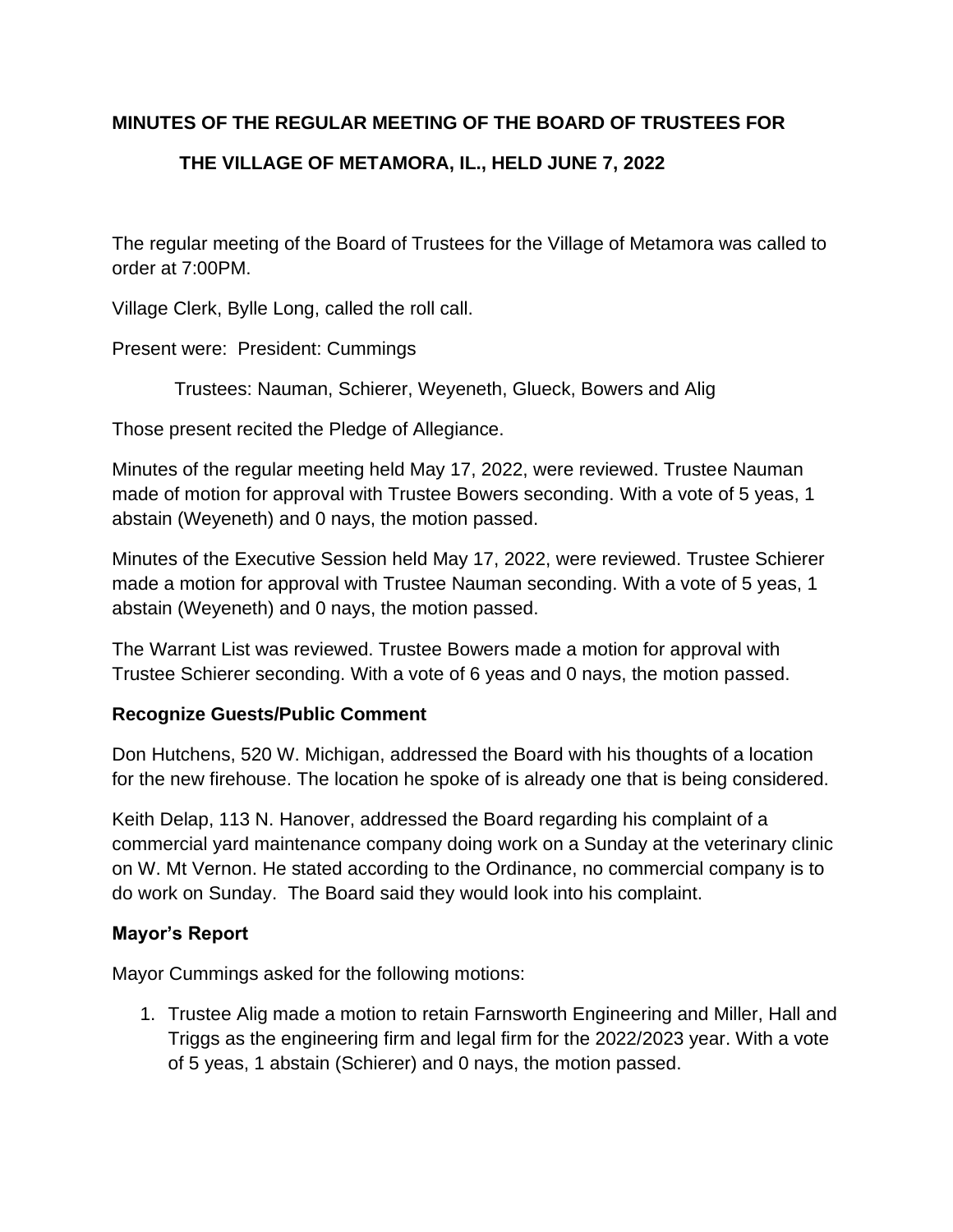- 2. Trustee Nauman made a motion to approve the appointment of Dan Huling to the Zoning Board. Trustee Gluck seconded and with a vote of 6 yeas and 0 nays, the motion passed.
- 3. Trustee Weyeneth made a motion to approve the purchase of new servers from WTS Network Services in the amount of \$16,064.99. These will update the police and administration depts., which will split the costs. Trustee Alig seconded the motion and with a vote of 6 yeas and 0 nays, the motion passed.

Mayor Cummings reminded everyone of the next Stakeholder's meeting regarding the new firehouse which is scheduled for June 15<sup>th</sup> starting with E116 at 6PM and the fire dept. at 7:30PM. He stated this is a closed meeting with just the focus groups. Another meeting is scheduled for July 1<sup>st</sup> at 6PM and this is open to the public.

Mayor Cummings announced the lease with Trajectory for the solar farm to be installed on 35 acres east of town is ready for signatures tonight.

# **Attorney's Report**

Attorney Brunton gave a few short updates on several issues.

# **Engineer's Report**

There was no report.

## **Treasurer's Report**

Treasurer Garber gave the following report:

## CASH BALANCES

Cash balances as of April 30, 2022, decreased \$43,803 at a .65% decrease from March 31, 2022

## MAJOR RECEIPTS

| State of Illinois          | \$121,873 |
|----------------------------|-----------|
| <b>Motor Fuel Taxes</b>    | \$12,104  |
| <b>MAJOR DISBURSEMENTS</b> |           |
| <b>Uftring Auto Mall</b>   | \$114,296 |
| IEPA                       | \$31,329  |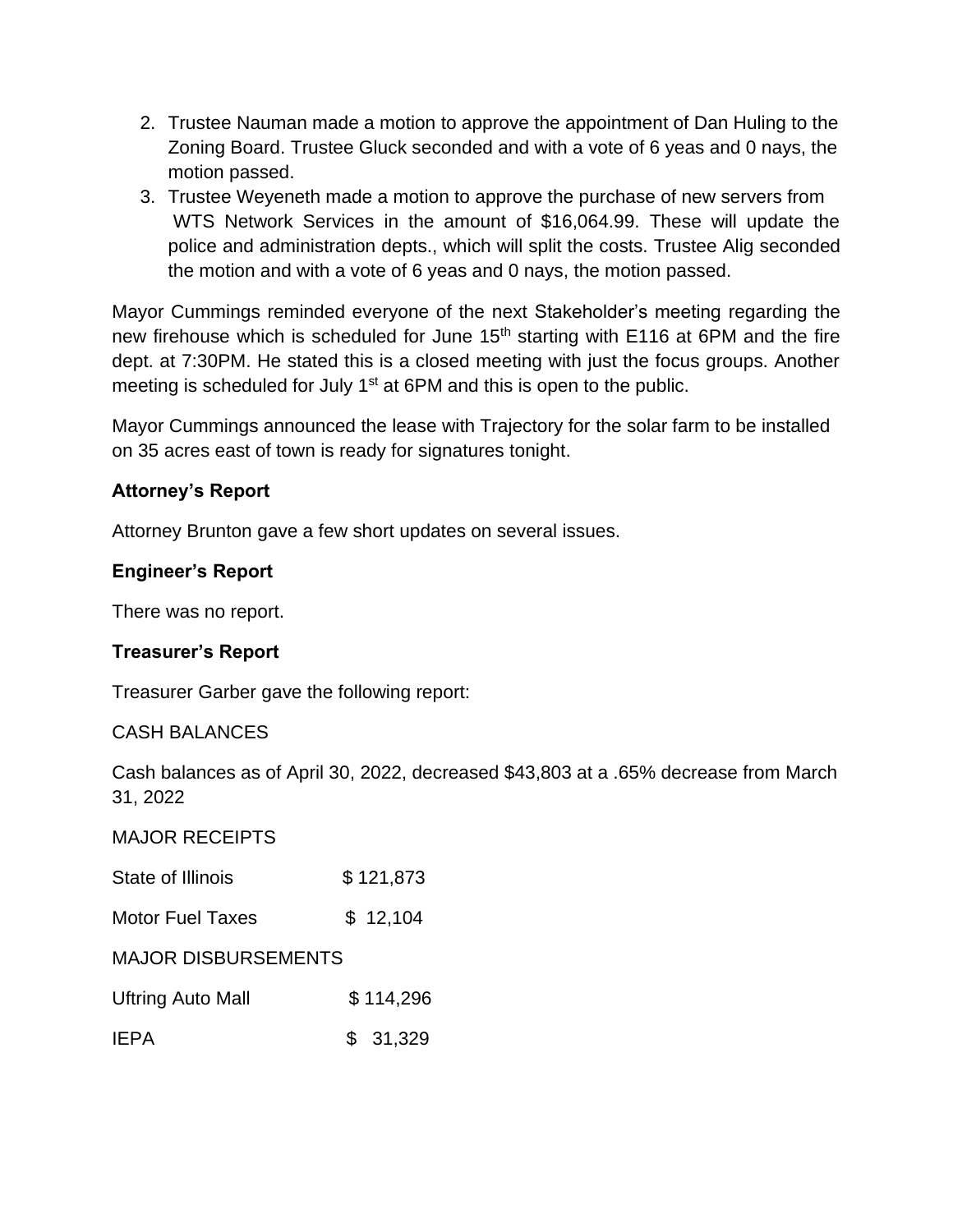#### INVESTMENTS

Funds were invested during the month of April 2022 in the Money Market at Commerce Bank earning interest at .05%. The Insured Cash Sweep Account earned interest at .25% and the Goodfield State Bank Money Market earned interest at .1%.

#### **Public Works Dept.**

Trustee Nauman made a motion for approval to waive the fee for water to fill the park pool again this year as the Village has done in the past. Trustee Schierer seconded the motion and with a vote of 6 yeas and 0 nays, the motion passed.

He then made a motion to approve payment to the fuel island operator (Jason Jones) in the amount of \$1000.00. Trustee Schierer seconded and with a vote of 6 yeas and 0 nays, the motion passed.

#### **Police, Fire, ESD**

Trustee Glueck acknowledged the following as newly elected officials of the fire dept.

Fire Chief -- Daryl McCullough

1<sup>st</sup> Assistant - Don Adams

2<sup>nd</sup> Assistant - Lance Fandel

Sec/Treasurer - Tim Curless

Trustee Glueck made a motion to approve the election with Trustee Schierer seconding. With a vote of 6 yeas and 0 nays, the motion passed

## **Finance, Economic Development, Insurance, Special Projects**

There was no report.

#### **Old Business**

There was none.

#### **New Business**

There was none.

#### **Executive Session – If Requested**

There were no requests.